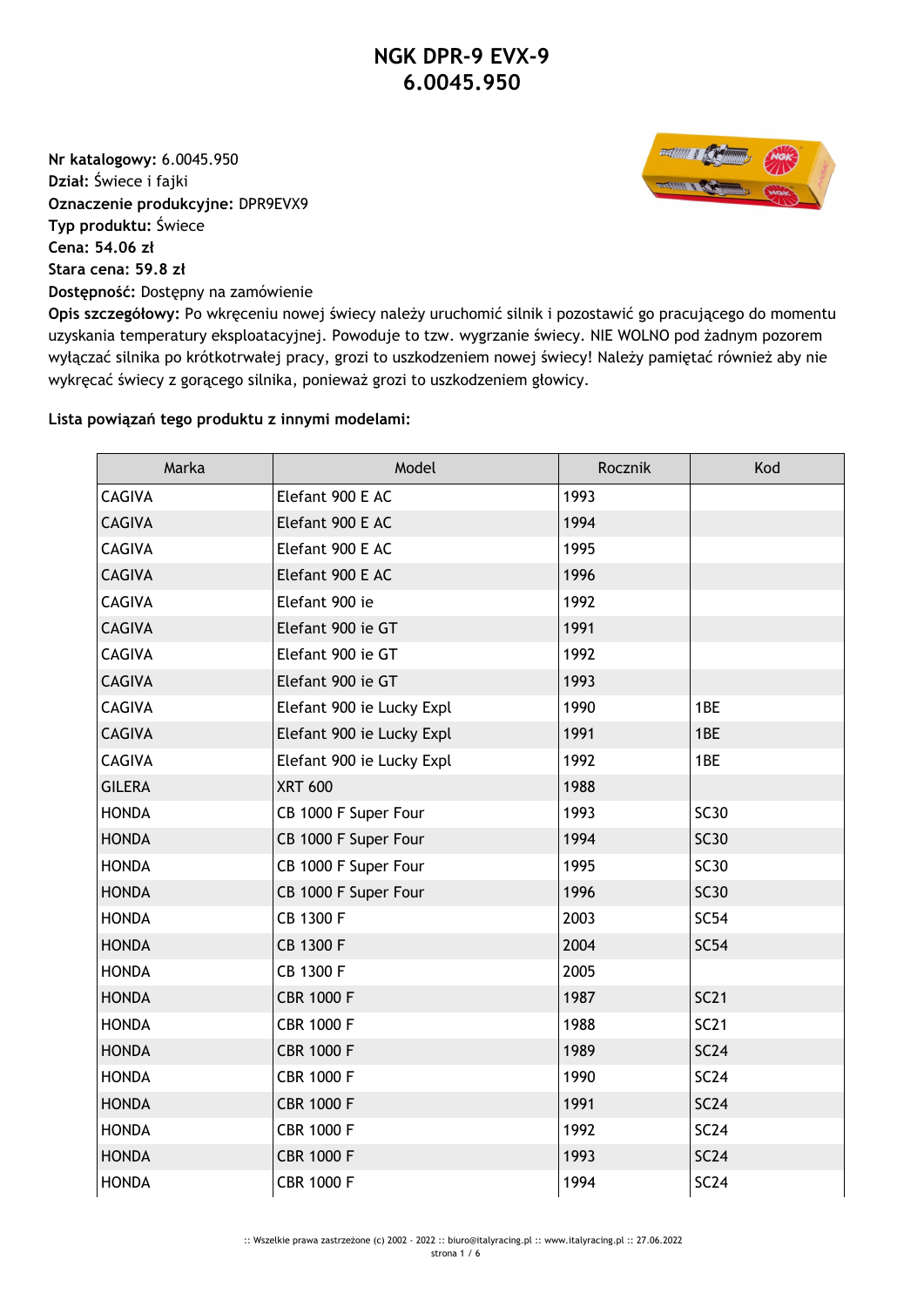| <b>HONDA</b>    | <b>CBR 1000 F</b>     | 1995 | <b>SC24</b>      |
|-----------------|-----------------------|------|------------------|
| <b>HONDA</b>    | <b>CBR 1000 F</b>     | 1996 | <b>SC24</b>      |
| <b>HONDA</b>    | <b>CBR 1000 F</b>     | 1997 | SC24             |
| <b>HONDA</b>    | <b>CBR 1000 F</b>     | 1998 | <b>SC24</b>      |
| <b>HONDA</b>    | <b>CBR 1000 F</b>     | 1999 | <b>SC24</b>      |
| <b>HONDA</b>    | <b>CBR 1000 F</b>     | 2000 | SC24             |
| <b>HONDA</b>    | <b>CBX 650 E</b>      | 1983 | <b>RC13</b>      |
| <b>HONDA</b>    | <b>CBX 650 E</b>      | 1984 | <b>RC13</b>      |
| <b>HONDA</b>    | VF 1000 F2 BoldOr     | 1984 | <b>SC15</b>      |
| <b>HONDA</b>    | VF 1000 F2 BoldOr     | 1985 | <b>SC15</b>      |
| <b>HONDA</b>    | <b>VF 1000 R</b>      | 1985 | <b>SC16</b>      |
| <b>HONDA</b>    | <b>VF 1000 R</b>      | 1986 | <b>SC16</b>      |
| <b>HONDA</b>    | VF 500 F Interceptor  | 1985 | <b>PC12</b>      |
| <b>HONDA</b>    | VF 500 F Interceptor  | 1986 | <b>PC12</b>      |
| <b>HONDA</b>    | VF 500 F Interceptor  | 1987 | <b>PC12</b>      |
| <b>HONDA</b>    | <b>VFR 750 F</b>      | 1986 | <b>RC24</b>      |
| <b>HONDA</b>    | <b>VFR 750 F</b>      | 1987 | <b>RC24</b>      |
| <b>HONDA</b>    | <b>VFR 750 F</b>      | 1988 | <b>RC24</b>      |
| <b>HONDA</b>    | <b>VFR 750 F</b>      | 1989 | <b>RC24</b>      |
| <b>HONDA</b>    | VTR 1000 F Fire Storm | 1997 | <b>SC36</b>      |
| <b>HONDA</b>    | VTR 1000 F Fire Storm | 1998 | <b>SC36</b>      |
| <b>HONDA</b>    | VTR 1000 F Fire Storm | 1999 | SC <sub>36</sub> |
| <b>HONDA</b>    | VTR 1000 F Fire Storm | 2000 | <b>SC36</b>      |
| <b>HONDA</b>    | VTR 1000 F Fire Storm | 2001 | <b>SC36</b>      |
| <b>HONDA</b>    | VTR 1000 F Fire Storm | 2002 | <b>SC36</b>      |
| <b>HONDA</b>    | VTR 1000 F Fire Storm | 2003 | <b>SC36</b>      |
| <b>HONDA</b>    | VTR 1000 F Fire Storm | 2004 | <b>SC36</b>      |
| <b>HONDA</b>    | VTR 1000 F Fire Storm | 2005 | SC36             |
| <b>HONDA</b>    | VTR 1000 F Fire Storm | 2006 | <b>SC36</b>      |
| <b>HONDA</b>    | XR 125 L              | 2003 | <b>JD19</b>      |
| <b>HONDA</b>    | XR 125 L              | 2004 | <b>JD19</b>      |
| <b>HONDA</b>    | XR 125 L              | 2005 | JD <sub>19</sub> |
| KAWASAKI        | GPZ 305 B Belt Drive  | 1983 |                  |
| KAWASAKI        | GPZ 305 B Belt Drive  | 1984 | <b>EX305B</b>    |
| <b>KAWASAKI</b> | GPZ 305 B Belt Drive  | 1985 | <b>EX305B</b>    |
| <b>KAWASAKI</b> | GPZ 305 B Belt Drive  | 1986 | EX305B           |
| <b>KAWASAKI</b> | GPZ 305 B Belt Drive  | 1987 | <b>EX305B</b>    |
| KAWASAKI        | GPZ 305 B Belt Drive  | 1988 | EX305B           |
| <b>KAWASAKI</b> | GPZ 305 B Belt Drive  | 1989 | <b>EX305B</b>    |
| <b>KAWASAKI</b> | GPZ 400 A             | 1985 | <b>ZX400A</b>    |
| <b>KAWASAKI</b> | GPZ 550 A Uni Trak    | 1984 | <b>ZX550A</b>    |
| <b>KAWASAKI</b> | GPZ 550 A Uni Trak    | 1985 | <b>ZX550A</b>    |
| <b>KAWASAKI</b> | GPZ 550 A Uni Trak    | 1986 | <b>ZX550A</b>    |
| <b>KAWASAKI</b> | GPZ 550 A Uni Trak    | 1987 | <b>ZX550A</b>    |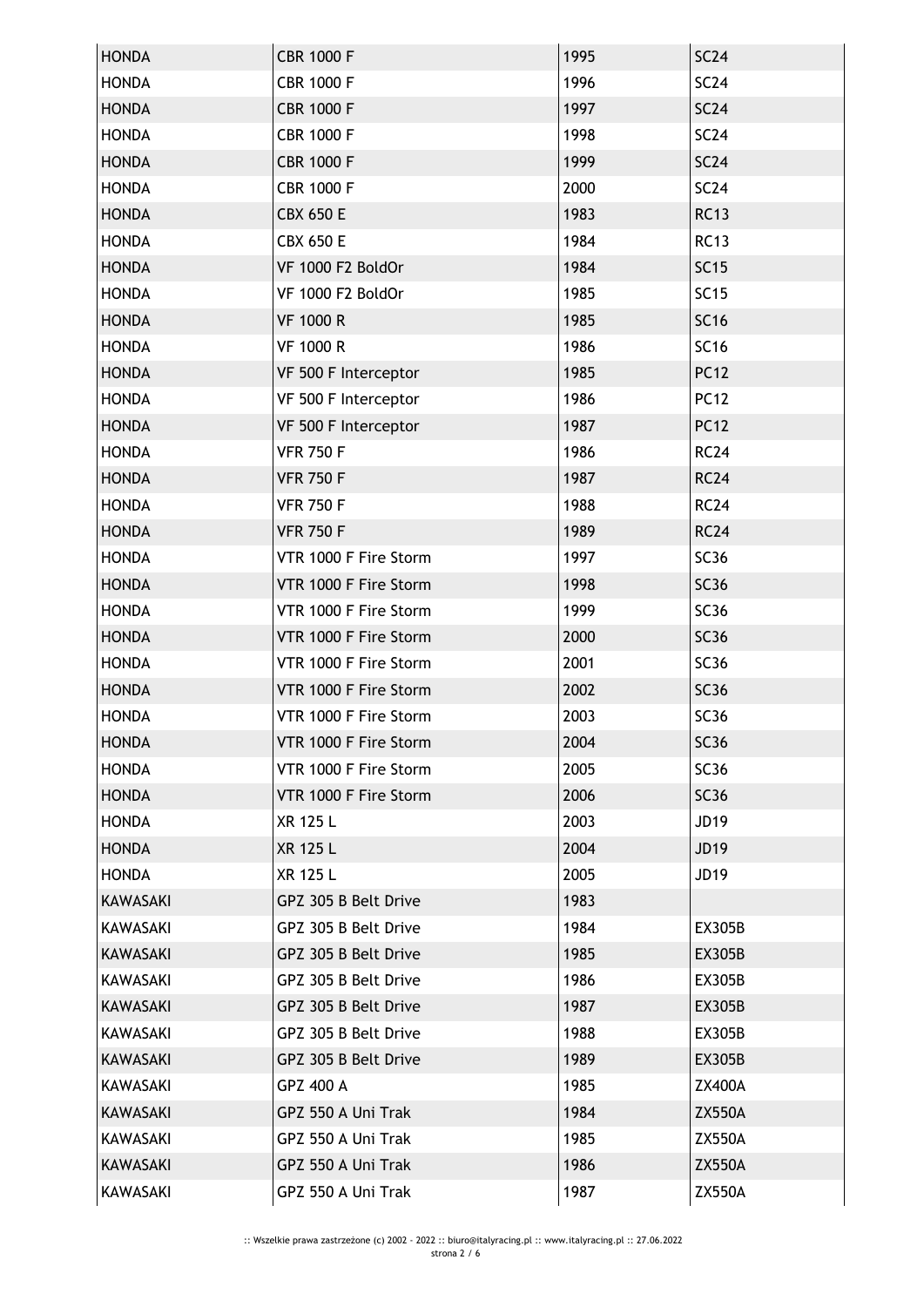| <b>KAWASAKI</b> | GPZ 550 A Uni Trak     | 1988 | <b>ZX550A</b> |
|-----------------|------------------------|------|---------------|
| KAWASAKI        | GPZ 550 A Uni Trak     | 1989 | <b>ZX550A</b> |
| <b>KAWASAKI</b> | <b>KLR 250 D</b>       | 1984 | <b>KL250D</b> |
| <b>KAWASAKI</b> | <b>KLR 250 D</b>       | 1985 | <b>KL250D</b> |
| <b>KAWASAKI</b> | <b>KLR 250 D</b>       | 1986 | <b>KL250D</b> |
| KAWASAKI        | <b>KLR 250 D</b>       | 1987 | <b>KL250D</b> |
| <b>KAWASAKI</b> | <b>KLR 250 D</b>       | 1988 | <b>KL250D</b> |
| <b>KAWASAKI</b> | <b>KLR 250 D</b>       | 1989 | <b>KL250D</b> |
| <b>KAWASAKI</b> | <b>KLR 250 D</b>       | 1990 | <b>KL250D</b> |
| <b>KAWASAKI</b> | <b>KLR 250 D</b>       | 1991 | <b>KL250D</b> |
| <b>KAWASAKI</b> | <b>KLR 250 D</b>       | 1992 | <b>KL250D</b> |
| KAWASAKI        | Z 305 GP A             | 1983 | <b>EX305A</b> |
| <b>KAWASAKI</b> | Z 400 FB               | 1984 | <b>ZR400B</b> |
| <b>LAVERDA</b>  | 668                    | 1996 |               |
| <b>LAVERDA</b>  | 668                    | 1997 |               |
| <b>LAVERDA</b>  | Ghost 650              | 1997 |               |
| <b>LAVERDA</b>  | Ghost 668              | 1998 |               |
| <b>LAVERDA</b>  | Ghost Strike 668       | 1998 |               |
| <b>LAVERDA</b>  | Sport 650              | 1994 |               |
| <b>LAVERDA</b>  | Sport 650              | 1995 |               |
| MZ/MUZ          | Baghira 660            | 1998 | MUZ660E       |
| MZ/MUZ          | Baghira 660            | 1999 | MUZ660E       |
| MZ/MUZ          | Baghira 660            | 2000 | MUZ660E       |
| MZ/MUZ          | Baghira 660            | 2001 | MUZ660E       |
| MZ/MUZ          | Baghira 660            | 2002 | MUZ660E       |
| MZ/MUZ          | Baghira 660            | 2003 | MUZ660E       |
| MZ/MUZ          | Baghira 660            | 2004 | MUZ660E       |
| MZ/MUZ          | Baghira 660            | 2005 |               |
| MZ/MUZ          | Baghira 660            | 2006 |               |
| MZ/MUZ          | Baghira 660 Panther    | 2000 | MUZ660E       |
| MZ/MUZ          | Baghira 660 Panther    | 2001 | MUZ660E       |
| MZ/MUZ          | Baghira 660 Panther    | 2002 | MUZ660E       |
| MZ/MUZ          | Baghira 660 Panther    | 2003 | MUZ660E       |
| MZ/MUZ          | Baghira 660 Panther    | 2004 | MUZ660E       |
| MZ/MUZ          | Baghira 660 Panther    | 2005 |               |
| MZ/MUZ          | Baghira 660 Panther    | 2006 |               |
| MZ/MUZ          | Baghira 660 Streetmoto | 2000 | MUZ660E       |
| MZ/MUZ          | Baghira 660 Streetmoto | 2001 | MUZ660E       |
| MZ/MUZ          | Baghira 660 Streetmoto | 2002 | MUZ660E       |
| MZ/MUZ          | Baghira 660 Streetmoto | 2003 | MUZ660E       |
| MZ/MUZ          | Baghira 660 Streetmoto | 2004 | MUZ660E       |
| MZ/MUZ          | Baghira 660 Streetmoto | 2005 |               |
| MZ/MUZ          | Baghira 660 Streetmoto | 2006 |               |
| MZ/MUZ          | Mastiff 660            | 1998 | MUZ660E       |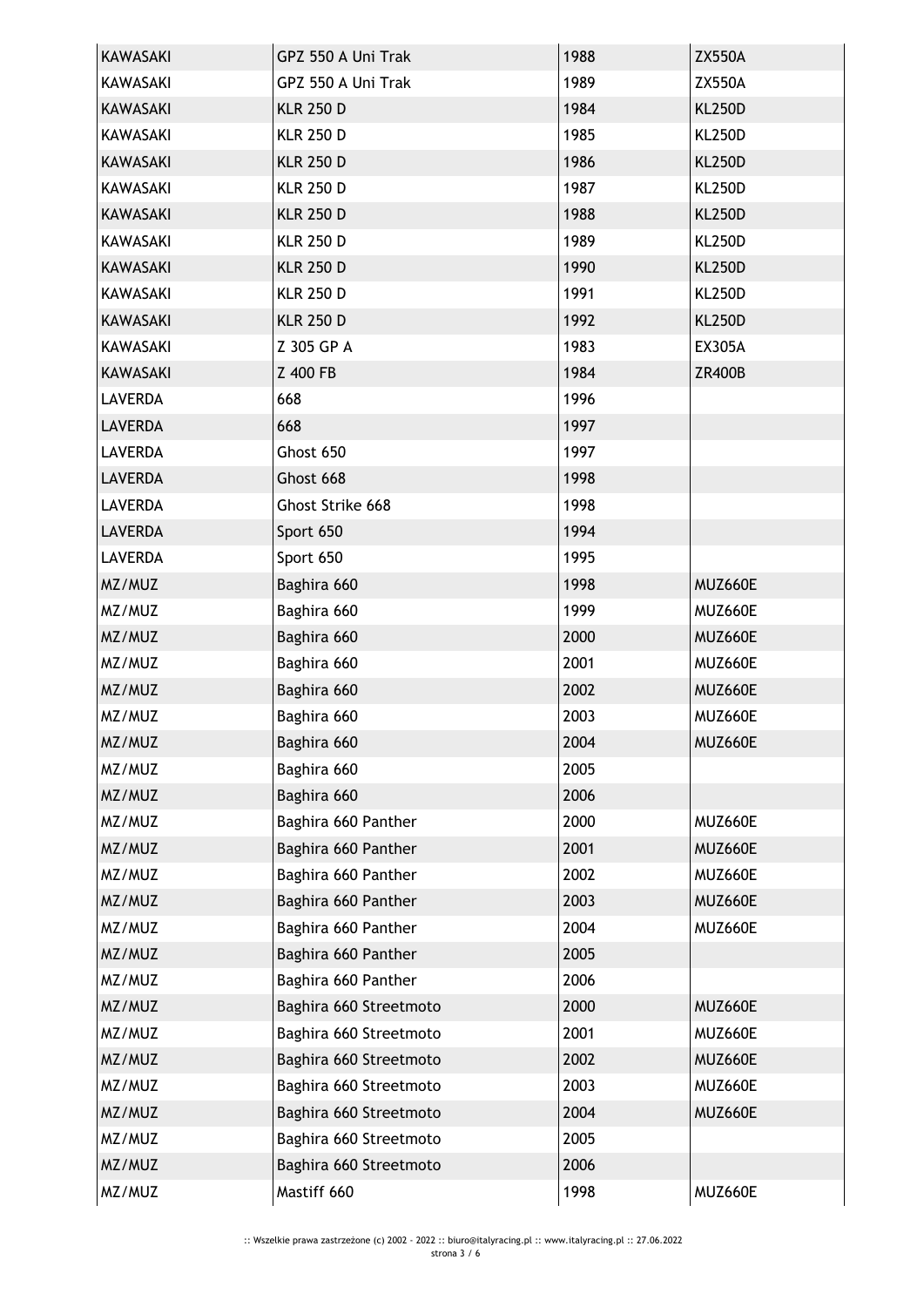| MZ/MUZ | Mastiff 660            | 1999 | MUZ660E       |
|--------|------------------------|------|---------------|
| MZ/MUZ | Mastiff 660            | 2000 | MUZ660E       |
| MZ/MUZ | Mastiff 660            | 2001 | MUZ660E       |
| MZ/MUZ | Mastiff 660            | 2002 | MUZ660E       |
| MZ/MUZ | Mastiff 660            | 2003 | MUZ660E       |
| MZ/MUZ | Mastiff 660            | 2004 | MUZ660E       |
| MZ/MUZ | Mastiff 660            | 2005 | MUZ660E       |
| MZ/MUZ | Mastiff 660            | 2006 |               |
| MZ/MUZ | Skorpion 660           | 1994 |               |
| MZ/MUZ | Skorpion 660           | 1995 |               |
| MZ/MUZ | Skorpion 660           | 1996 |               |
| MZ/MUZ | Skorpion 660           | 1997 |               |
| MZ/MUZ | Skorpion 660           | 1998 |               |
| MZ/MUZ | Skorpion 660           | 1999 |               |
| MZ/MUZ | Skorpion 660           | 2000 |               |
| MZ/MUZ | Skorpion 660           | 2001 |               |
| MZ/MUZ | Skorpion 660 Cup       | 1999 | <b>MUZ660</b> |
| MZ/MUZ | Skorpion 660 Replica   | 1995 | <b>MUZ660</b> |
| MZ/MUZ | Skorpion 660 Replica   | 1996 | <b>MUZ660</b> |
| MZ/MUZ | Skorpion 660 Replica   | 1997 | <b>MUZ660</b> |
| MZ/MUZ | Skorpion 660 Replica   | 1998 | <b>MUZ660</b> |
| MZ/MUZ | Skorpion 660 Replica   | 1999 | <b>MUZ660</b> |
| MZ/MUZ | Skorpion 660 Sport     | 1994 | <b>MUZ660</b> |
| MZ/MUZ | Skorpion 660 Sport     | 1995 | <b>MUZ660</b> |
| MZ/MUZ | Skorpion 660 Sport     | 1996 | <b>MUZ660</b> |
| MZ/MUZ | Skorpion 660 Sport     | 1997 | <b>MUZ660</b> |
| MZ/MUZ | Skorpion 660 Sport     | 1998 | <b>MUZ660</b> |
| MZ/MUZ | Skorpion 660 Sport     | 1999 | <b>MUZ660</b> |
| MZ/MUZ | Skorpion 660 Tour      | 1994 | <b>MUZ660</b> |
| MZ/MUZ | Skorpion 660 Tour      | 1995 | <b>MUZ660</b> |
| MZ/MUZ | Skorpion 660 Tour      | 1996 | <b>MUZ660</b> |
| MZ/MUZ | Skorpion 660 Tour      | 1997 | <b>MUZ660</b> |
| MZ/MUZ | Skorpion 660 Tour      | 1998 | <b>MUZ660</b> |
| MZ/MUZ | Skorpion 660 Tour      | 1999 | <b>MUZ660</b> |
| MZ/MUZ | Skorpion 660 Tour      | 2000 | <b>MUZ660</b> |
| MZ/MUZ | Skorpion 660 Tour      | 2001 | <b>MUZ660</b> |
| MZ/MUZ | Skorpion 660 Traveller | 1996 |               |
| MZ/MUZ | Skorpion 660 Traveller | 1997 |               |
| MZ/MUZ | Skorpion 660 Traveller | 1998 |               |
| MZ/MUZ | Skorpion 660 Traveller | 1999 |               |
| MZ/MUZ | Skorpion 660 Traveller | 2000 |               |
| MZ/MUZ | Skorpion 660 Traveller | 2001 | <b>MUZ660</b> |
| MZ/MUZ | Supermoto 660          | 2006 |               |
| MZ/MUZ | Supermoto 660          | 2007 |               |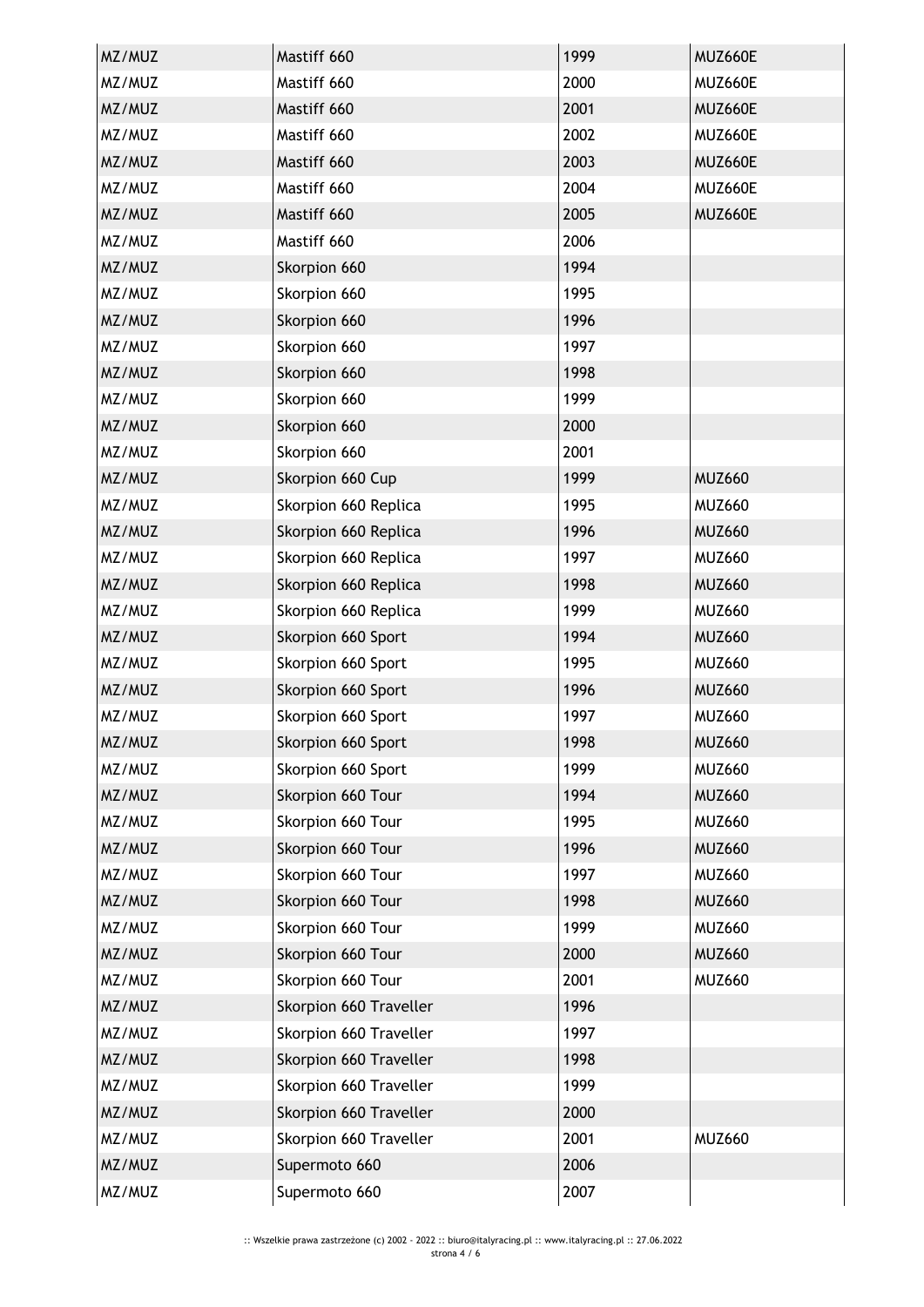| MZ/MUZ        | Supermoto 660   | 2008 |              |
|---------------|-----------------|------|--------------|
| MZ/MUZ        | Supermoto 660 S | 2006 |              |
| MZ/MUZ        | Supermoto 660 S | 2007 |              |
| MZ/MUZ        | Supermoto 660 S | 2008 |              |
| <b>SUZUKI</b> | DR 350          | 1990 | DK41A        |
| <b>SUZUKI</b> | DR 350          | 1991 | DK41A        |
| <b>SUZUKI</b> | DR 350          | 1992 | DK41A        |
| <b>SUZUKI</b> | DR 350          | 1993 | DK41A        |
| <b>SUZUKI</b> | DR 350 S        | 1990 | SK42B        |
| <b>SUZUKI</b> | DR 350 S        | 1991 | SK42B        |
| <b>SUZUKI</b> | DR 350 S        | 1992 | SK42B        |
| <b>SUZUKI</b> | DR 350 S        | 1993 | SK42B        |
| <b>SUZUKI</b> | DR 350 SH       | 1992 |              |
| <b>SUZUKI</b> | DR 350 SH       | 1993 |              |
| <b>SUZUKI</b> | DR 600 R Dakar  | 1986 | <b>SN41A</b> |
| <b>SUZUKI</b> | DR 600 R Dakar  | 1987 | <b>SN41A</b> |
| <b>SUZUKI</b> | DR 600 R Dakar  | 1988 | <b>SN41A</b> |
| <b>SUZUKI</b> | DR 600 R Dakar  | 1989 | <b>SN41A</b> |
| <b>SUZUKI</b> | DR 600 S        | 1985 | SN41AD       |
| <b>SUZUKI</b> | DR 600 S        | 1986 | SN41AD       |
| <b>SUZUKI</b> | DR 600 S        | 1987 | SN41AD       |
| <b>SUZUKI</b> | DR 600 S        | 1988 | SN41AD       |
| <b>SUZUKI</b> | DR 600 S        | 1989 | SN41AD       |
| <b>SUZUKI</b> | DR 650 R        | 1990 | SP41B        |
| <b>SUZUKI</b> | DR 650 R        | 1991 | <b>SP41B</b> |
| <b>SUZUKI</b> | DR 650 R        | 1992 | SP44B        |
| <b>SUZUKI</b> | DR 650 R        | 1993 | <b>SP44B</b> |
| <b>SUZUKI</b> | DR 650 R        | 1994 | SP44B        |
| <b>SUZUKI</b> | DR 650 R        | 1995 | SP44B        |
| <b>SUZUKI</b> | DR 650 R Dakar  | 1990 | <b>SP41B</b> |
| <b>SUZUKI</b> | DR 650 R Dakar  | 1991 | <b>SP41B</b> |
| <b>SUZUKI</b> | DR 650 RE       | 1994 | SP45B        |
| <b>SUZUKI</b> | DR 650 RE       | 1995 | SP45B        |
| <b>SUZUKI</b> | DR 650 RS       | 1990 | SP42B        |
| <b>SUZUKI</b> | DR 650 RS       | 1991 | SP42B        |
| <b>SUZUKI</b> | DR 650 RS       | 1992 |              |
| <b>SUZUKI</b> | DR 650 RS       | 1993 |              |
| <b>SUZUKI</b> | DR 650 RS       | 1994 |              |
| <b>SUZUKI</b> | DR 650 RS       | 1995 |              |
| <b>SUZUKI</b> | DR 650 RS       | 1996 |              |
| <b>SUZUKI</b> | DR 650 RSE      | 1991 | SP43B        |
| <b>SUZUKI</b> | DR 650 RSE      | 1992 | SP43B        |
| <b>SUZUKI</b> | DR 650 RSE      | 1993 | SP43B        |
| <b>SUZUKI</b> | DR 650 RSE      | 1994 | SP43B        |